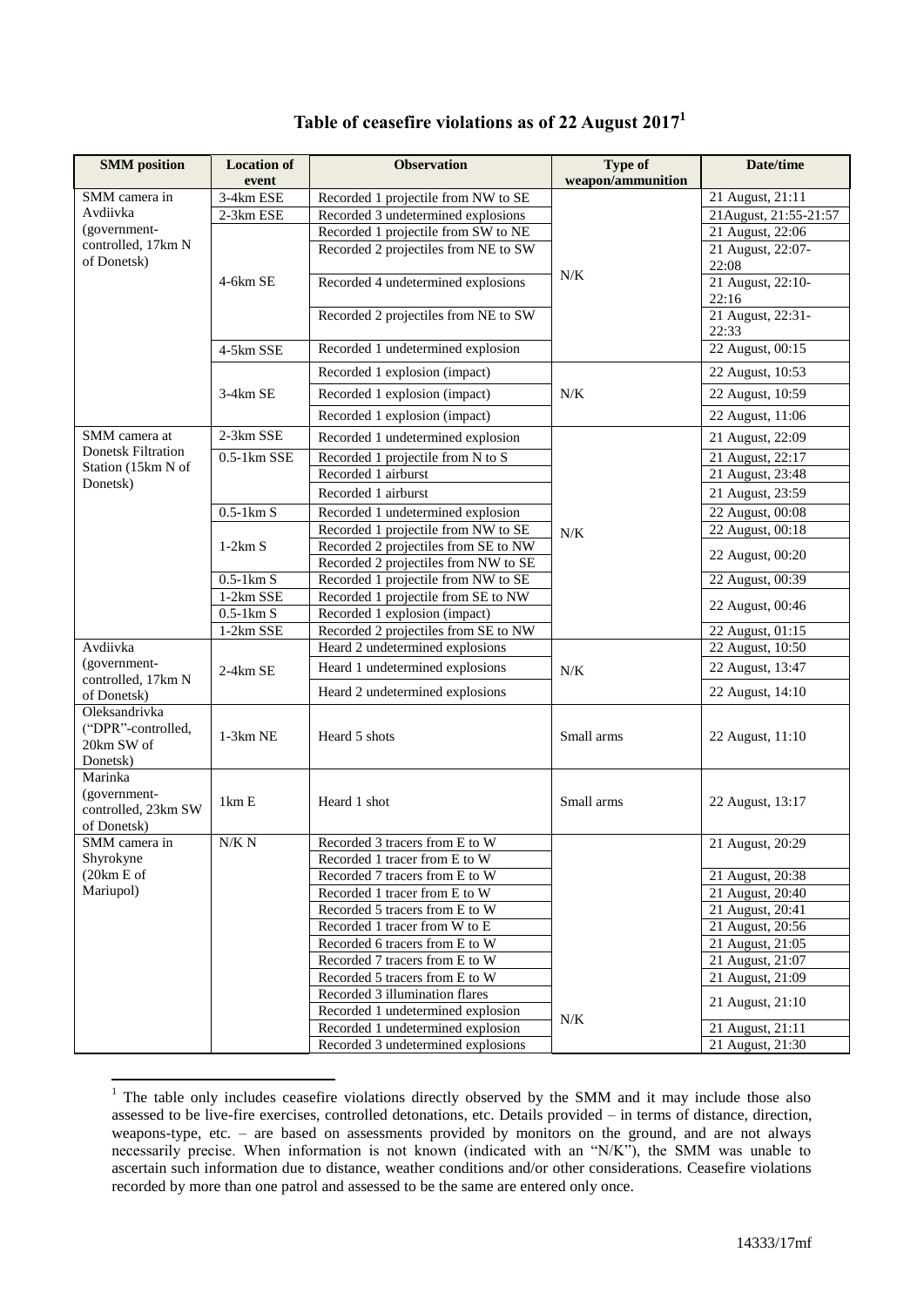|                                                              |           | Recorded 1 tracer from E to W                         |                   |                               |
|--------------------------------------------------------------|-----------|-------------------------------------------------------|-------------------|-------------------------------|
|                                                              |           | Recorded 1 undetermined explosion                     |                   | 21 August, 21:31              |
|                                                              |           |                                                       |                   |                               |
|                                                              |           | Recorded 3 tracers from E to W                        |                   | 21 August, 21:32              |
|                                                              |           | Recorded 1 undetermined explosion                     |                   | 21 August, 21:43              |
|                                                              |           | Recorded 1 undetermined explosion                     |                   | 21 August, 21:49              |
|                                                              |           | Recorded 3 tracers from E to W                        |                   |                               |
|                                                              |           | Recorded 4 tracers from E to W                        |                   | 21 August, 21:50              |
|                                                              |           | Recorded 1 illumination flare                         |                   | 21 August, 21:58              |
|                                                              |           | Recorded 1 illumination flare                         |                   | 21 August, 22:00              |
|                                                              |           | Recorded 1 illumination flare                         |                   | 21 August, 22:01              |
|                                                              |           | Recorded 1 illumination flare                         |                   | 21 August, 22:05              |
|                                                              |           | Recorded 5 tracers from E to W                        |                   | 21 August, 22:09              |
|                                                              |           | Recorded 2 tracers from E to W                        |                   |                               |
|                                                              |           | Recorded 1 tracer from E to W                         |                   |                               |
|                                                              |           |                                                       |                   | 21 August, 22:11              |
|                                                              |           | Recorded 2 tracers from E to W                        |                   |                               |
|                                                              |           | Recorded 1 undetermined explosion                     |                   | 21 August, 22:17              |
|                                                              |           | Recorded 2 undetermined explosions                    |                   | 21 August, 22:18              |
|                                                              |           | Recorded 3 tracers from E to W                        |                   | 21 August, 22:20              |
|                                                              |           | Recorded 1 undetermined explosion                     |                   |                               |
|                                                              |           | Recorded 2 illumination flares                        |                   | 21 August, 22:28              |
|                                                              |           | Recorded 2 tracers from E to W                        |                   | 21 August, 22:41              |
|                                                              |           | Recorded 1 rocket-assisted projectile                 |                   |                               |
|                                                              |           | from W to E                                           |                   | 21 August, 22:47              |
|                                                              |           | Recorded 1 rocket-assisted projectile<br>from W to E  | N/K               | 21 August, 22:49              |
|                                                              |           | Recorded 2 rocket-assisted projectiles<br>from W to E |                   | 21 August, 22:50              |
|                                                              |           | Recorded 1 rocket-assisted projectile<br>from W to E  |                   | 21 August, 22:51              |
|                                                              |           | Recorded 1 rocket-assisted projectile<br>from W to E  |                   | 21 August, 22:53              |
|                                                              |           | Recorded 2 rocket-assisted projectiles                |                   | 21 August, 23:01              |
|                                                              |           | from W to E                                           |                   |                               |
|                                                              |           | Recorded 1 illumination flare                         |                   | 21 August, 23:06              |
|                                                              |           | Recorded 14 tracers from W to E                       |                   | 21 August, 23:27              |
|                                                              |           | Recorded 1 tracer from W to E                         |                   | 21 August, 23:37              |
|                                                              |           | Recorded 1 tracer from E to W                         |                   | 21 August, 23:38              |
|                                                              |           | Recorded 11 tracers from E to W                       |                   | 21 August, 23:40              |
|                                                              |           | Recorded 2 tracers from W to E                        |                   | 21 August, 23:42              |
|                                                              |           | Recorded 1 rocket-assisted projectile                 |                   | 21 August, 23:46              |
|                                                              |           | from W to E                                           |                   |                               |
|                                                              |           | Recorded 1 illumination flare                         |                   | 22 August, 01:45              |
|                                                              |           | Recorded 6 tracers from W to E                        |                   | 22 August, 02:25              |
|                                                              |           |                                                       |                   |                               |
|                                                              |           | Recorded 7 tracers from E to W                        |                   | 22 August, 02:37              |
|                                                              |           | Recorded 2 tracers from W to E                        |                   | 22 August, 02:39              |
|                                                              |           | Recorded 1 illumination flare                         |                   | 22 August, 02:40              |
|                                                              |           | Recorded 2 tracers from E to W                        |                   | 22 August, 02:56              |
|                                                              |           | Recorded 3 tracers from E to W                        |                   | 22 August, 03:03              |
|                                                              |           | Recorded 1 tracer from E to W                         |                   | $\overline{22}$ August, 03:12 |
|                                                              |           | Recorded 3 tracers from E to W                        |                   | 22 August, 03:22              |
|                                                              |           | Recorded 7 tracers from E to W                        |                   | 22 August, 03:35              |
|                                                              |           |                                                       |                   |                               |
|                                                              |           | Recorded 7 tracers from E to W                        |                   | 22 August, 03:36              |
|                                                              |           | Recorded 1 tracer from E to W                         |                   | 22 August, 03:46              |
|                                                              |           | Recorded 2 tracers from E to W                        |                   | 22 August, 03:58              |
| Sopyne<br>(government-<br>controlled, 16km E<br>of Mariupol) | 5km E     | Heard 1 explosion (outgoing)                          | Mortar (type N/K) | 22 August, 13:00              |
| NW of Horlivka                                               |           | Heard 2 undetermined explosions                       |                   | 22 August, 10:57              |
| ("DPR"-controlled,<br>39km NE of                             |           |                                                       |                   |                               |
| Donetsk)                                                     | 8-10km SW | Heard 1 undetermined explosion                        | N/K               | 22 August, 11:39              |
|                                                              |           |                                                       |                   |                               |
|                                                              |           |                                                       |                   |                               |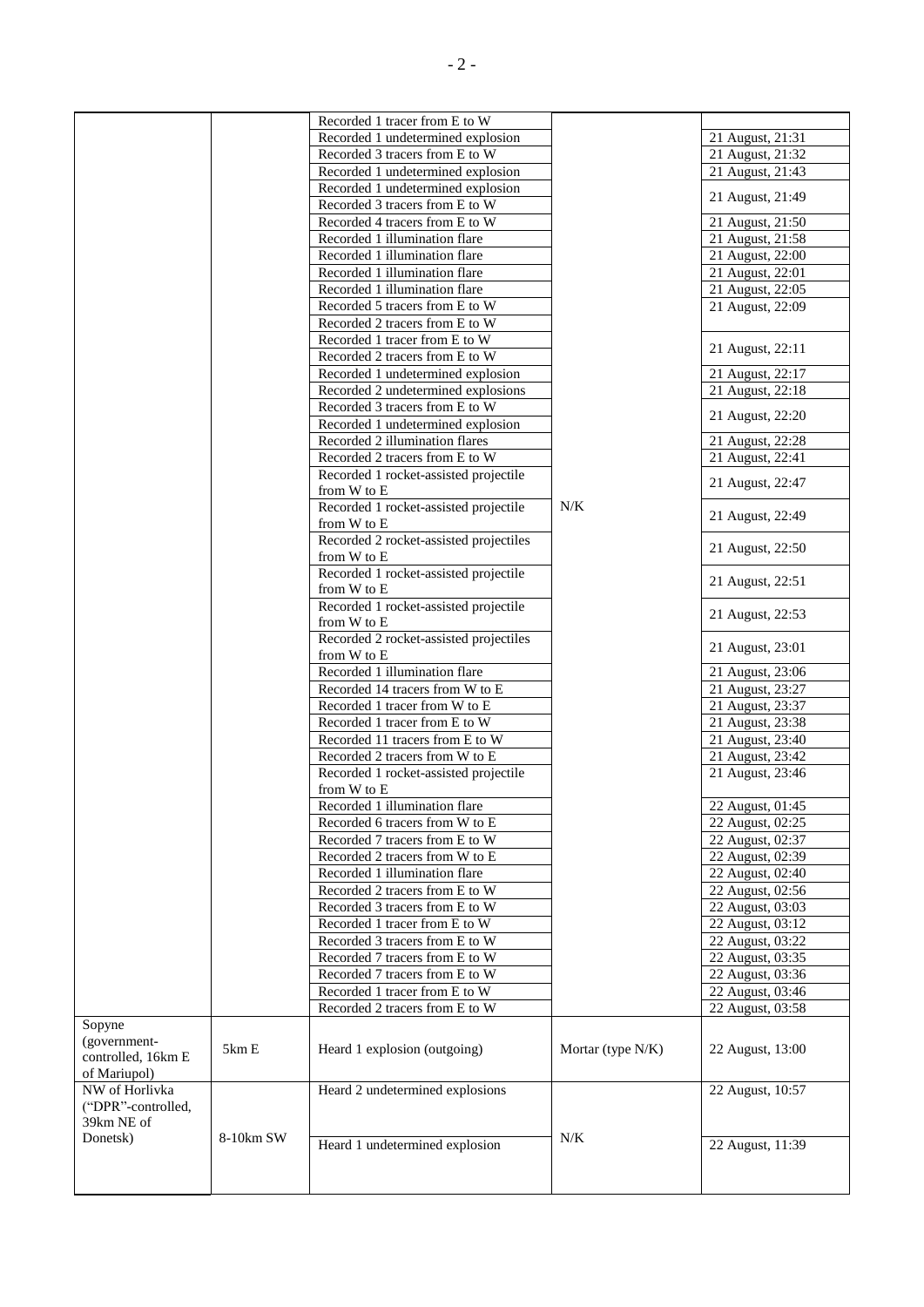| Svitlodarsk<br>(government-<br>controlled, 57km NE<br>of Donetsk)                         | $1.5-3km E$ | Heard 2 explosions (impact)                                                            | Mortar (82mm)                                                              | 21 August, 20:12           |
|-------------------------------------------------------------------------------------------|-------------|----------------------------------------------------------------------------------------|----------------------------------------------------------------------------|----------------------------|
|                                                                                           |             | Heard 9 bursts                                                                         | <b>HMG</b>                                                                 | 21 August,<br>21:03:21:31  |
|                                                                                           |             | Heard 12 bursts                                                                        | AGL                                                                        | 21 August, 21:05-<br>21:34 |
|                                                                                           |             | Heard 3 bursts                                                                         |                                                                            | 21 August, 21:50-<br>22:25 |
|                                                                                           |             | Heard 17 explosions (outgoing)                                                         | Recoilless gun (SPG-9)<br>cannon (73mm) or IFV<br>(BMP-1) cannon<br>(73mm) | 21 August, 21:07-<br>21:47 |
|                                                                                           | 4km E       | Heard 3 explosions (impact)                                                            | Mortar (120mm)                                                             | 21 August, 22:15-<br>22:26 |
|                                                                                           | 1.2km E     | Heard 13 bursts                                                                        | AGL (type N/K)                                                             | 21 August, 22:22-<br>22:40 |
| Artemove                                                                                  | 10km S      | Heard 1 undetermined explosion                                                         |                                                                            | 22 August, 10:47           |
| (government-                                                                              |             | Heard 1 undetermined explosion                                                         |                                                                            | 22 August, 10:51           |
| controlled, 42km NE                                                                       | $5-7km S$   | Heard 1 undetermined explosion                                                         | N/K                                                                        | 22 August, 10:53           |
| of Donetsk)                                                                               |             | Heard 1 undetermined explosion                                                         |                                                                            | 22 August, 11:39           |
| SMM camera in<br>Zolote (government-<br>controlled 60km NW<br>of Luhansk)                 | $3-5km E$   | Recorded 1 projectile from NW to SE<br>(assessed as outside the disengagement<br>area) | N/K                                                                        | 20 August, 20:36           |
| N edge of Popasna<br>(government-                                                         | 5-7km NE    | Heard 3 shots                                                                          | IFV (BMP-2) cannon<br>(30mm)                                               | 21 August, 21:30           |
| controlled, 69km W                                                                        |             | Heard 1 undetermined explosion                                                         | $N/K$                                                                      | 21 August, 22:50           |
| of Luhansk)                                                                               | $4-6km E$   | Heard 2 bursts                                                                         | <b>HMG</b>                                                                 | 22 August, 01:56           |
| SMM camera in<br>Stanytsia Luhanska<br>(government-<br>controlled, 16km NE<br>of Luhansk) | 1km SSE     | Recorded 1 tracer NE to SW (assessed<br>as inside the disengagement area)              | $(Type N/K)$ (30mm)                                                        | 22 August 00:31            |
| E edge of Stanytsia<br>Luhanska<br>(government-<br>controlled, 16km NE<br>of Luhansk)     | 1.5km S     | Heard 1 shot (assessed as outside the<br>disengagement area)                           | Small arms                                                                 | 22 August, 00:06           |
|                                                                                           |             | Heard 2 shots (assessed as outside the<br>disengagement area)                          |                                                                            | 22 August, 00:39           |
|                                                                                           | 2-3km SSE   | Heard 1 explosion (assessed as outside<br>the disengagement area)                      | UXO/mine                                                                   | 22 August, 06:22           |
| Orikhove-Donetske<br>(government-<br>controlled, 44km<br>NW of Luhansk)                   | 5km S       | Heard 1 undetermined explosion                                                         | $N/K$                                                                      | 22 August, 11:50           |
| Muratove<br>(government-<br>controlled, 51km<br>NW of Luhansk)                            | 5-7 SW      | Heard 9 undetermined explosions                                                        | $N\!/\!K$                                                                  | 22 August, 15:36-<br>15:40 |
| NE edge of Popasna<br>(government-<br>controlled, 69km W<br>of Luhansk)                   | $4-5km S$   | Heard 3 undetermined explosions                                                        | $N/K$                                                                      | 22 August, 17:15           |